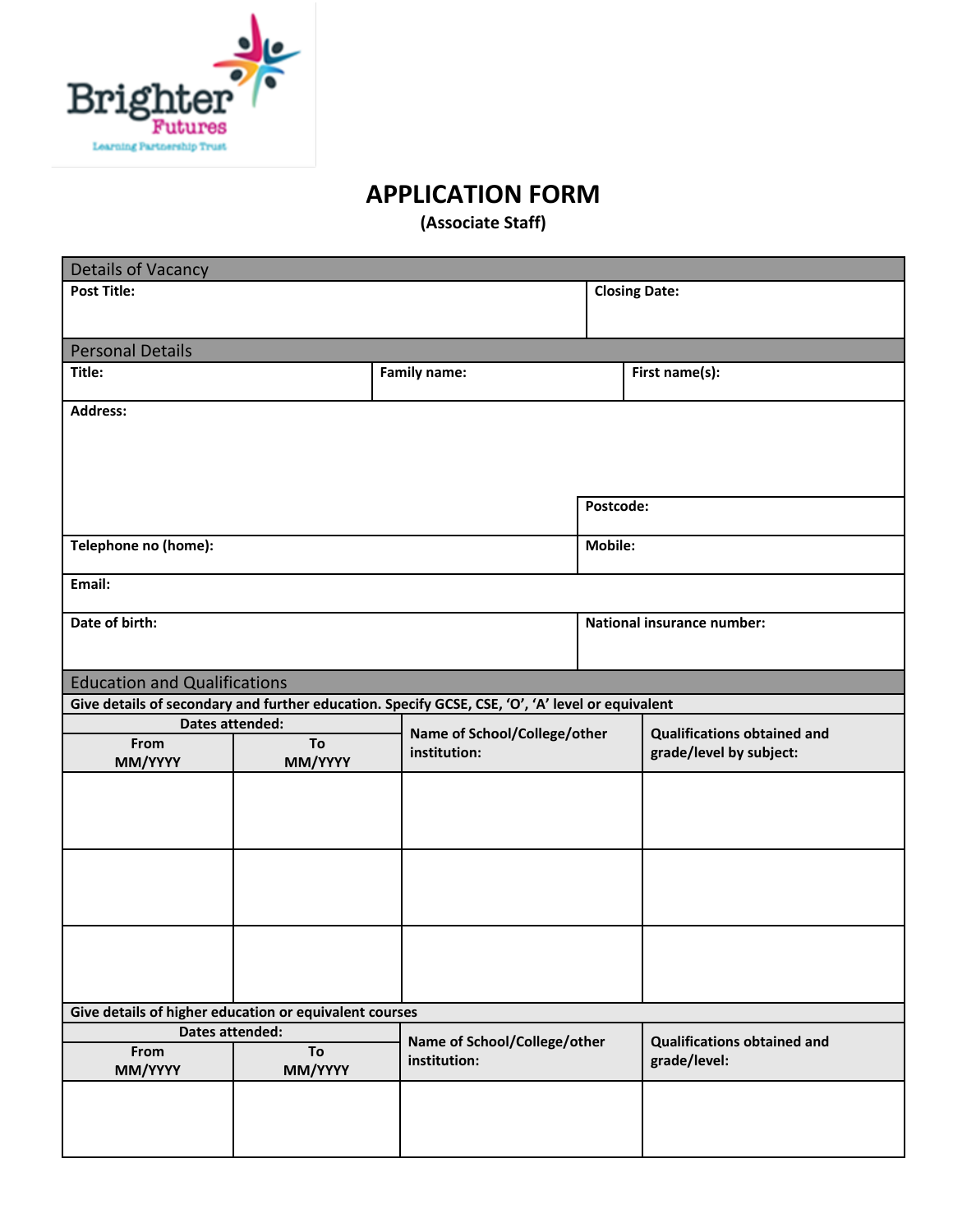| Other courses/qualifications                                                                                                     |  |  |  |  |  |  |  |  |
|----------------------------------------------------------------------------------------------------------------------------------|--|--|--|--|--|--|--|--|
| Give details of most recent, relevant courses (last 3 years) and any relevant professional or vocational qualifications you hold |  |  |  |  |  |  |  |  |
| Provider<br>Date(s)<br><b>Course Title or Qualification</b><br>Award                                                             |  |  |  |  |  |  |  |  |
|                                                                                                                                  |  |  |  |  |  |  |  |  |
|                                                                                                                                  |  |  |  |  |  |  |  |  |
|                                                                                                                                  |  |  |  |  |  |  |  |  |
|                                                                                                                                  |  |  |  |  |  |  |  |  |
|                                                                                                                                  |  |  |  |  |  |  |  |  |
|                                                                                                                                  |  |  |  |  |  |  |  |  |
|                                                                                                                                  |  |  |  |  |  |  |  |  |
|                                                                                                                                  |  |  |  |  |  |  |  |  |
|                                                                                                                                  |  |  |  |  |  |  |  |  |
|                                                                                                                                  |  |  |  |  |  |  |  |  |
|                                                                                                                                  |  |  |  |  |  |  |  |  |
|                                                                                                                                  |  |  |  |  |  |  |  |  |
|                                                                                                                                  |  |  |  |  |  |  |  |  |
|                                                                                                                                  |  |  |  |  |  |  |  |  |

| <b>Employment History</b> |                |                  |                 |               |  |
|---------------------------|----------------|------------------|-----------------|---------------|--|
|                           |                |                  | <b>Dates</b>    |               |  |
| Employer                  | <b>Address</b> | <b>Post Held</b> | From<br>MM/YYYY | To<br>MM/YYYY |  |
|                           |                |                  |                 |               |  |
|                           |                |                  |                 |               |  |
|                           |                |                  |                 |               |  |
|                           |                |                  |                 |               |  |
|                           |                |                  |                 |               |  |
|                           |                |                  |                 |               |  |

| If there are any gaps in your employment history please explain them below |         |        |  |  |  |  |
|----------------------------------------------------------------------------|---------|--------|--|--|--|--|
| <b>Dates</b>                                                               |         | Reason |  |  |  |  |
| From                                                                       | Τo      |        |  |  |  |  |
| MM/YYYY                                                                    | MM/YYYY |        |  |  |  |  |
|                                                                            |         |        |  |  |  |  |
|                                                                            |         |        |  |  |  |  |
|                                                                            |         |        |  |  |  |  |
|                                                                            |         |        |  |  |  |  |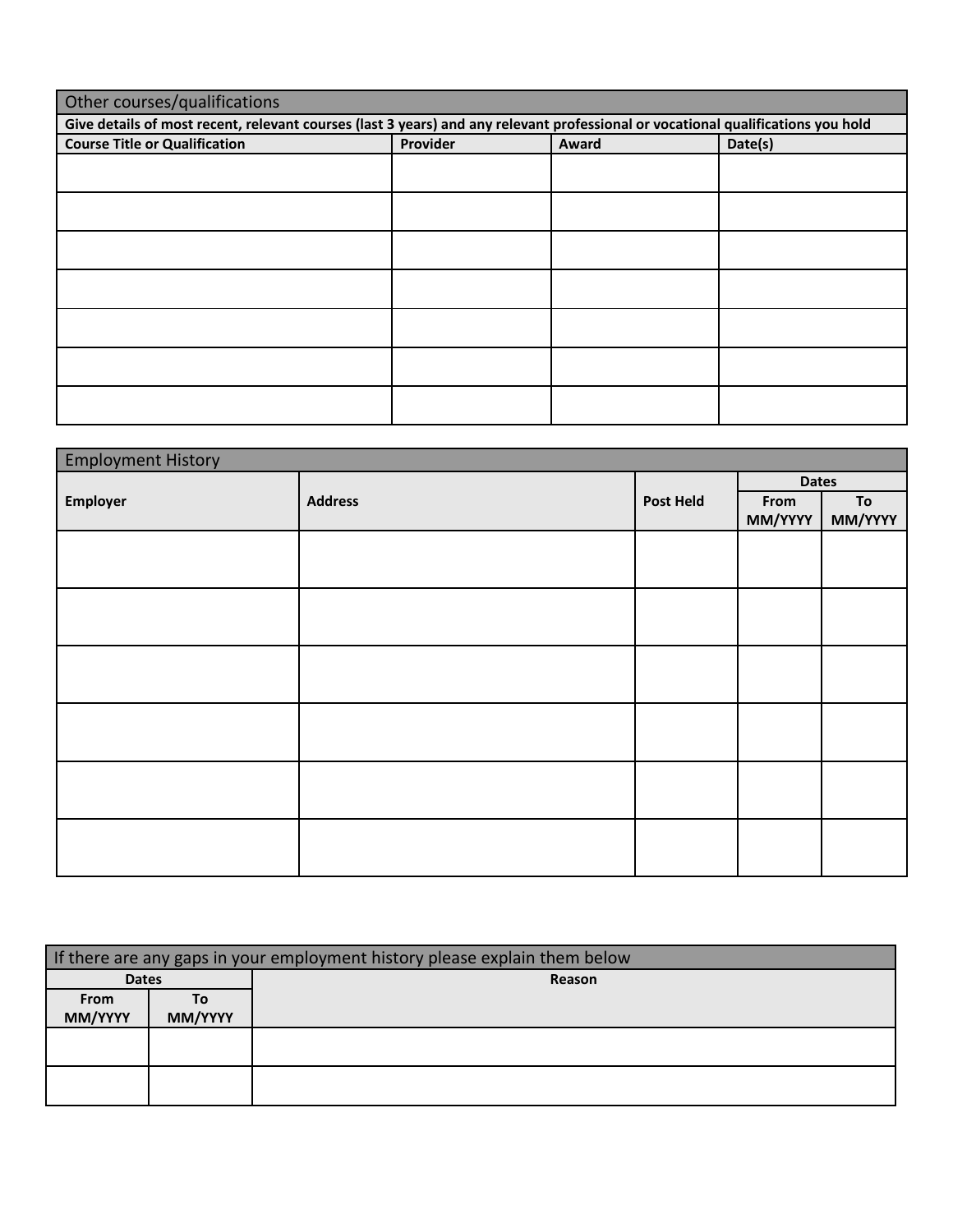Please supply the following additional information in support of your application:

**A cover letter of no more than 2 sides of A4 to evidence the following:**

- **why you are applying for this position**
- **how your experience to date will enable you to successfully take on the role.**

| <b>References</b>                                                                                                                                                                                                                                    |      |                                           |      |  |  |  |
|------------------------------------------------------------------------------------------------------------------------------------------------------------------------------------------------------------------------------------------------------|------|-------------------------------------------|------|--|--|--|
| Please supply the names and contact details of at least two referees who can comment on your suitability for this position.<br>One should be your current or most recent employer. Relatives are not acceptable referees.                            |      |                                           |      |  |  |  |
| Name:                                                                                                                                                                                                                                                |      | Name:                                     |      |  |  |  |
| <b>Position:</b>                                                                                                                                                                                                                                     |      | <b>Position:</b>                          |      |  |  |  |
| In what capacity do you know the referee?                                                                                                                                                                                                            |      | In what capacity do you know the referee? |      |  |  |  |
| Name of organisation:                                                                                                                                                                                                                                |      | Name of organisation:                     |      |  |  |  |
| <b>Address:</b>                                                                                                                                                                                                                                      |      | <b>Address:</b>                           |      |  |  |  |
| Postcode:                                                                                                                                                                                                                                            | Tel: | Postcode:                                 | Tel: |  |  |  |
| E-mail:                                                                                                                                                                                                                                              |      | E-mail:                                   |      |  |  |  |
| If at this stage you do not want your current employer to be contacted, please tick here                                                                                                                                                             |      |                                           |      |  |  |  |
| Please note that we will contact the above referees if you are selected for interview. Also, in relation to work with children we will seek information about any<br>past disciplinary issues relating to children and/or child protection concerns. |      |                                           |      |  |  |  |

### **For persons who are not British or EU nationals:**

If you have any conditions related to your employment please give full details below:

| Safer Recruitment                                                                                                               |           |     |  |
|---------------------------------------------------------------------------------------------------------------------------------|-----------|-----|--|
| Do you have any convictions or cautions? (If 'yes' details of any of these matters                                              | No        | Yes |  |
| may be provided in a sealed envelope marked 'confidential')                                                                     |           |     |  |
| Are you (or have you ever been) disqualified from working with children or been                                                 | <b>No</b> | Yes |  |
| subject to a sanction imposed by a regulatory authority such as the Teaching                                                    |           |     |  |
| <b>Regulation Agency?</b>                                                                                                       |           |     |  |
| Enhanced Disclosure will be required if, following interview, it is considered that you are the most suitable applicant for the |           |     |  |
| post.                                                                                                                           |           |     |  |
| Date you can take up the post if appointed:                                                                                     |           |     |  |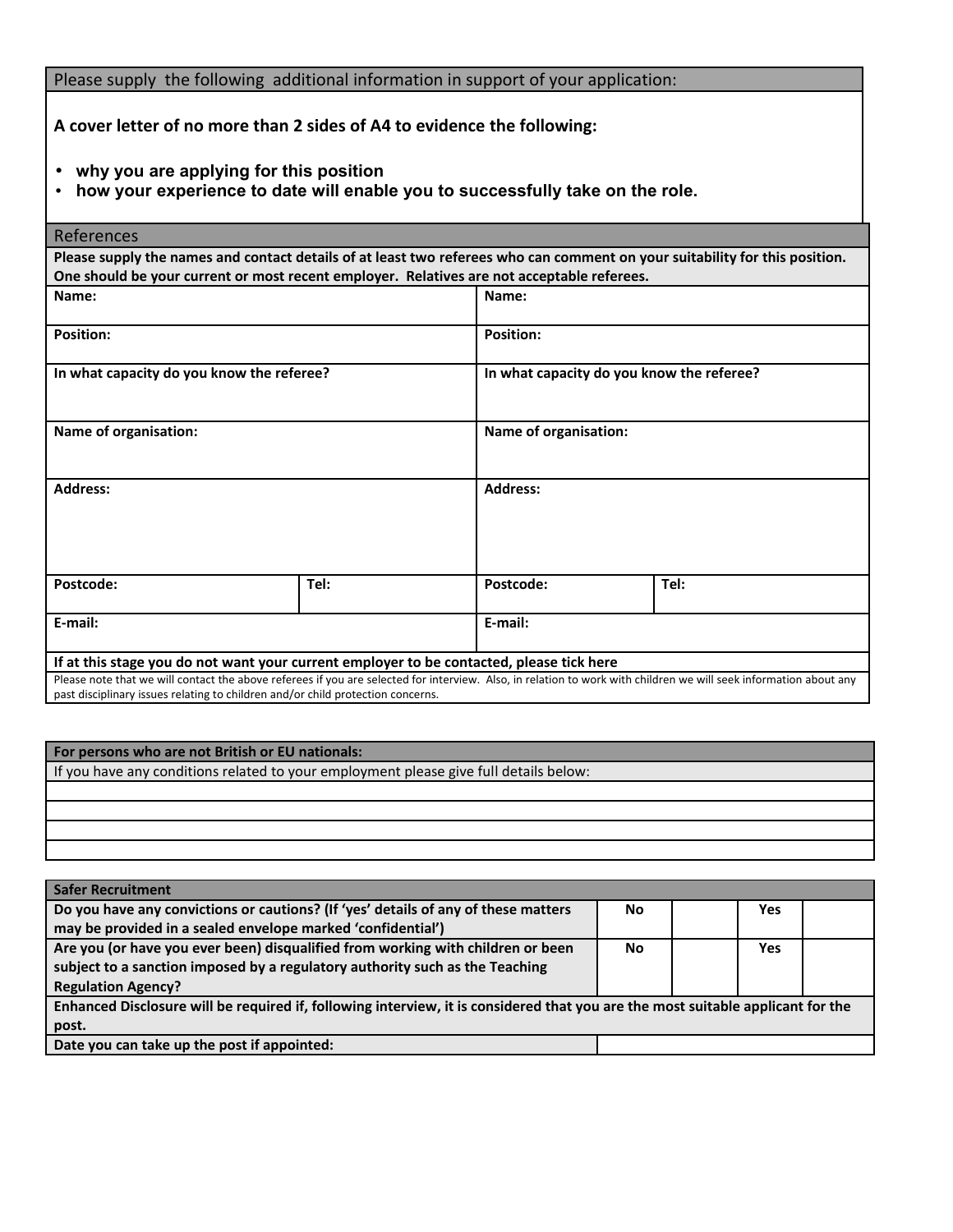Documentation required

**To comply with Asylum and Immigration Legislation you will be required, if appointed, to provide one or more documents from the specified list, which provides evidence of your entitlement to work in the UK. Please tick at least one of the following original documents that you will be able to provide when requested:**

**A document from a previous employer, the Inland Revenue, the Benefits Agency, or the Employment Service showing your name and National Insurance number. This could be a P45, a pay slip, a P60, a NI card or letter. A passport confirming that you are either a British or Irish citizen.**

**A birth certificate confirming birth in the United Kingdom or Republic of Ireland.**

**A biometric residence permit number, biometric card number or passport or national identity card to prove that you are allowed to work in the UK.**

### Statement

**To the best of my knowledge and belief, the information contained in this form is accurate. I understand that providing false information is an offence, that if I provide false information my application may be rejected and that if recruited I may be the subject of summary dismissal.** 

| Candidates are required to disclose whether, to their knowledge, they are related to any | No | Yes |  |
|------------------------------------------------------------------------------------------|----|-----|--|
| member of the school/UTC or to any governor of the school/UTC.                           |    |     |  |
| If your answer is yes, please give details of relationship:                              |    |     |  |

**Notes to Applicants**

**Before signing this form, please ensure that every section relevant to your application has been completed.** 

**Signature \_\_\_\_\_\_\_\_\_\_\_\_\_\_\_\_\_\_\_\_\_\_\_\_\_\_\_\_\_\_\_\_\_\_\_\_\_\_\_\_\_\_\_\_\_ Date \_\_\_\_\_\_\_\_\_\_\_\_\_\_\_\_\_\_\_\_\_\_\_\_\_\_\_\_\_\_\_**

**Please return this form to the Headteacher by emailing (ADD DETAILS)**

**Please ensure Application Forms are accompanied with additional information as listed in the Application Pack.**

**The Brighter Futures Learning Partnership Trust (BFLPT) is an equal opportunities employer and welcomes applications irrespective of race, sex or disability.**

**The Trust is committed to safeguarding and promoting the welfare of children and applicants will undergo child protection screening appropriate to the post, including checks with past employers. The role is exempt from the Rehabilitation of Offenders Act 1974 and therefore candidates will be subject to an enhanced DBS certificate. The role is also engaged in regulated activity and will therefore require a children's barred list check. Shortlisted Applicants will be required to complete a self-disclosure**

**The amendments to the Exceptions Order 1975 (2013 & 2020) provide that certain spent convictions and cautions are 'protected' and are not subject to disclosure to employers, and cannot be taken into account.**

**Guidance and criteria on the filtering of these cautions and convictions can be found on the Ministry of Justice website.**